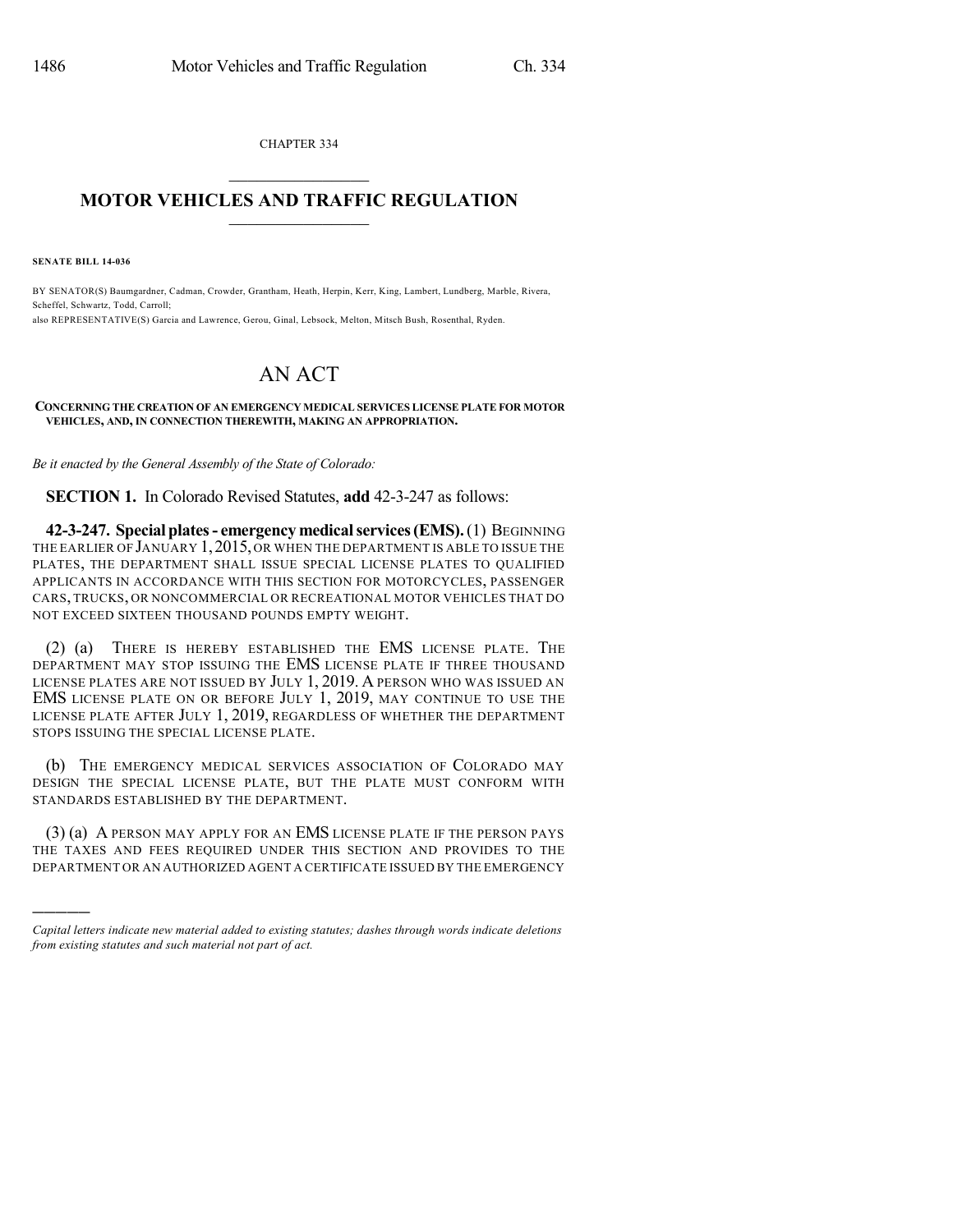MEDICAL SERVICES ASSOCIATION OFCOLORADO,OR ITS SUCCESSOR ORGANIZATION, CONFIRMING THAT THE APPLICANT HAS DONATED TEN DOLLARS TO THE EMERGENCY MEDICAL SERVICES ASSOCIATION OF COLORADO.

(b) THE EMERGENCY MEDICAL SERVICES ASSOCIATION OF COLORADO, OR ITS SUCCESSOR ORGANIZATION, SHALL FILE WITH THE DEPARTMENT AN ANNUAL STATEMENT VERIFYING THAT IT IS A NONPROFIT ORGANIZATION UNLESS THE DEPARTMENT STOPS ISSUING THE LICENSE PLATE.

(4) THE AMOUNT OF THE TAXES AND FEES FOR SPECIAL LICENSE PLATES UNDER THIS SECTION ARE THE SAME AS THE AMOUNT OF THE TAXES AND FEES FOR REGULAR MOTOR VEHICLE LICENSE PLATES; EXCEPT THAT THE DEPARTMENT SHALL COLLECT A ONE-TIME FEE OF TWENTY-FIVE DOLLARS FOR ISSUANCE OR REPLACEMENT OF THE LICENSE PLATE. THE DEPARTMENT SHALL TRANSMIT THE ADDITIONAL ONE-TIME FEE TO THE STATE TREASURER,WHO SHALL CREDIT THE FEE TO THE HIGHWAY USERS TAX FUND CREATED IN SECTION 43-4-201, C.R.S.

(5) AN APPLICANT MAY APPLY FOR PERSONALIZED EMS LICENSE PLATES. UPON PAYMENT OF THE ADDITIONAL FEE REQUIRED BY SECTION 42-3-211 (6) (a) FOR PERSONALIZED LICENSE PLATES, THE DEPARTMENT MAY ISSUE THE PLATES IF THE APPLICANT COMPLIES WITH SECTION 42-3-211. IF AN APPLICANT HAS EXISTING PERSONALIZED LICENSE PLATES FOR A MOTOR VEHICLE, THE APPLICANT MAY TRANSFER THE COMBINATION OF LETTERS OR NUMBERS TO A NEW SET OF EMS LICENSE PLATES FOR THE VEHICLE UPON PAYING THE FEE REQUIRED BY SECTION 42-3-211 (6) (a) AND UPON TURNING IN THE EXISTING PLATES TO THE DEPARTMENT. A PERSON WHO HAS OBTAINED PERSONALIZED EMS LICENSE PLATES UNDER THIS SUBSECTION (5) SHALL PAY THE ANNUAL FEE IMPOSED BY SECTION 42-3-211 (6) (b) FOR RENEWAL OF THE PERSONALIZED PLATES. THE FEES UNDER THIS SUBSECTION  $(5)$ ARE IN ADDITION TO ALL OTHER APPLICABLE TAXES AND FEES.

**SECTION 2.** In Colorado Revised Statutes, **amend** 42-3-312 as follows:

**42-3-312. Special license plate surcharge.** In addition to any other fee imposed by this article, an applicant for a special license plate created by rule in accordance with section 42-3-207, asthe section existed when the plate was created, or license plates issued pursuant to sections 42-3-211 to 42-3-218, sections 42-3-221 to 42-3-234, and sections 42-3-237 to 42-3-246 42-3-247 shall pay an issuance fee of twenty-five dollars; except that the fee is not imposed on special license plates exempted from additional fees for the issuance of a military special license plate by section 42-3-213 (1) (b) (II). The department shall transfer the fee to the state treasurer, who shall credit it to the licensing services cash fund created in section 42-2-114.5.

**SECTION 3. Appropriation.** (1) In addition to any other appropriation, there is hereby appropriated, out of any moneys in the Colorado state titling and registration account of the highway users tax fund created in section 42-1-211 (2), Colorado Revised Statutes, not otherwise appropriated, to the department of revenue, for the fiscal year beginning July 1, 2014, the sum of \$4,120, or so much thereof as may be necessary, to be allocated for the purchase of computer programming services related to the implementation of this act.